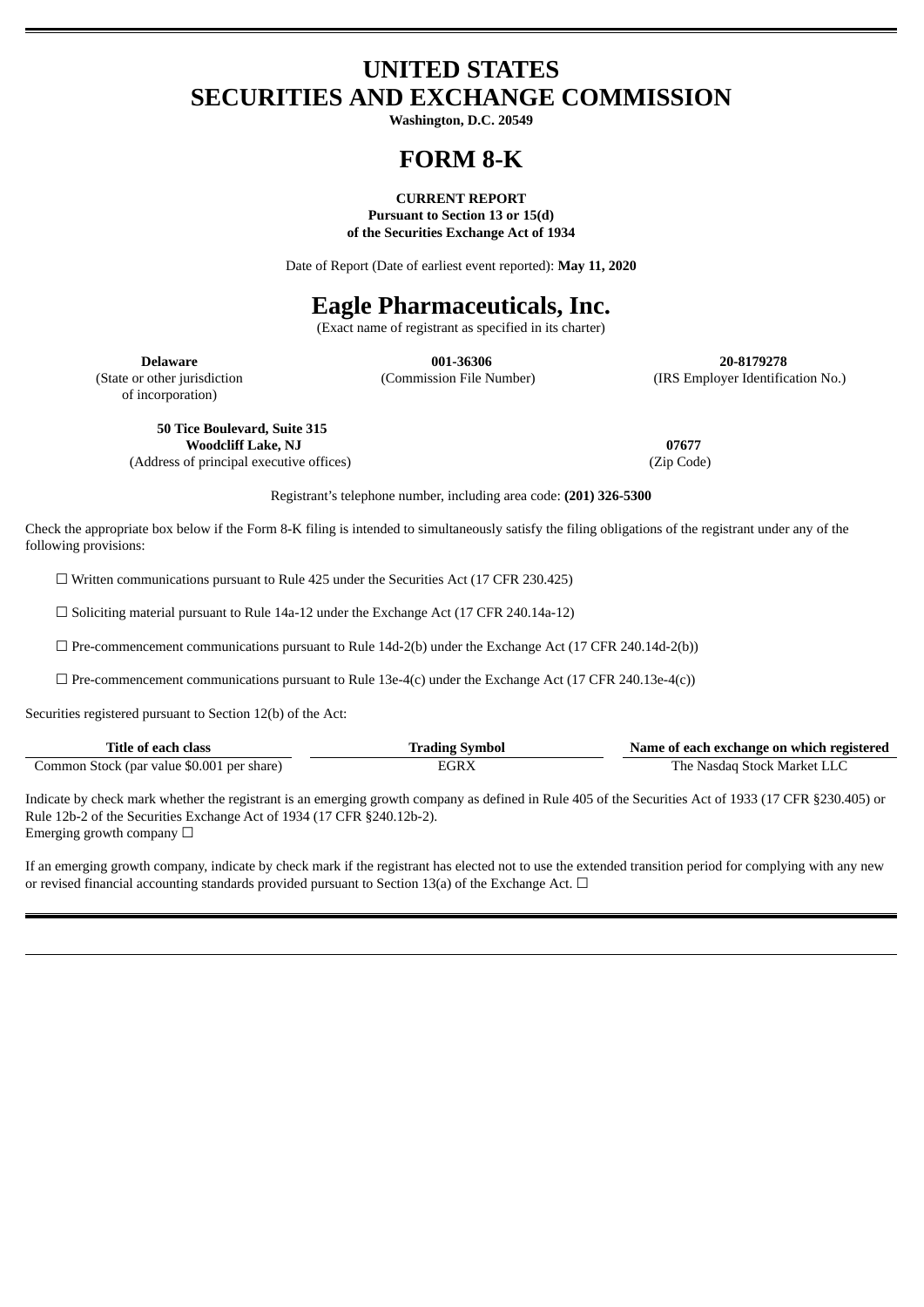# **Item 2.02 Results of Operations and Financial Condition.**

On May 11, 2020, Eagle Pharmaceuticals, Inc., or the Company, issued a press release announcing its financial results for the fiscal first quarter ended March 31, 2020. A copy of the Company's press release is furnished as Exhibit 99.1 to this Current Report on Form 8-K and is incorporated herein by reference.

The information in this Current Report on Form 8-K, including the information contained in the press release furnished as Exhibit 99.1, shall not be deemed "filed" for purposes of Section 18 of the Securities Exchange Act of 1934, as amended, or the Exchange Act, or otherwise subject to the liabilities of that section, and shall not be deemed incorporated by reference into any of the Company's filings under the Securities Act of 1933, as amended or the Exchange Act, whether made before or after the date hereof, regardless of any general incorporation language in such filing, except as shall be expressly set forth by specific reference in such filing.

# **Item 9.01 Financial Statements and Exhibits.**

(d) Exhibits

| <b>Exhibit No.</b> | <b>Description</b>                                                           |
|--------------------|------------------------------------------------------------------------------|
| 99.1               | Press Release dated May 11, 2020.                                            |
| 104                | Cover Page Interactive Data File (embedded within the Inline XBRL document). |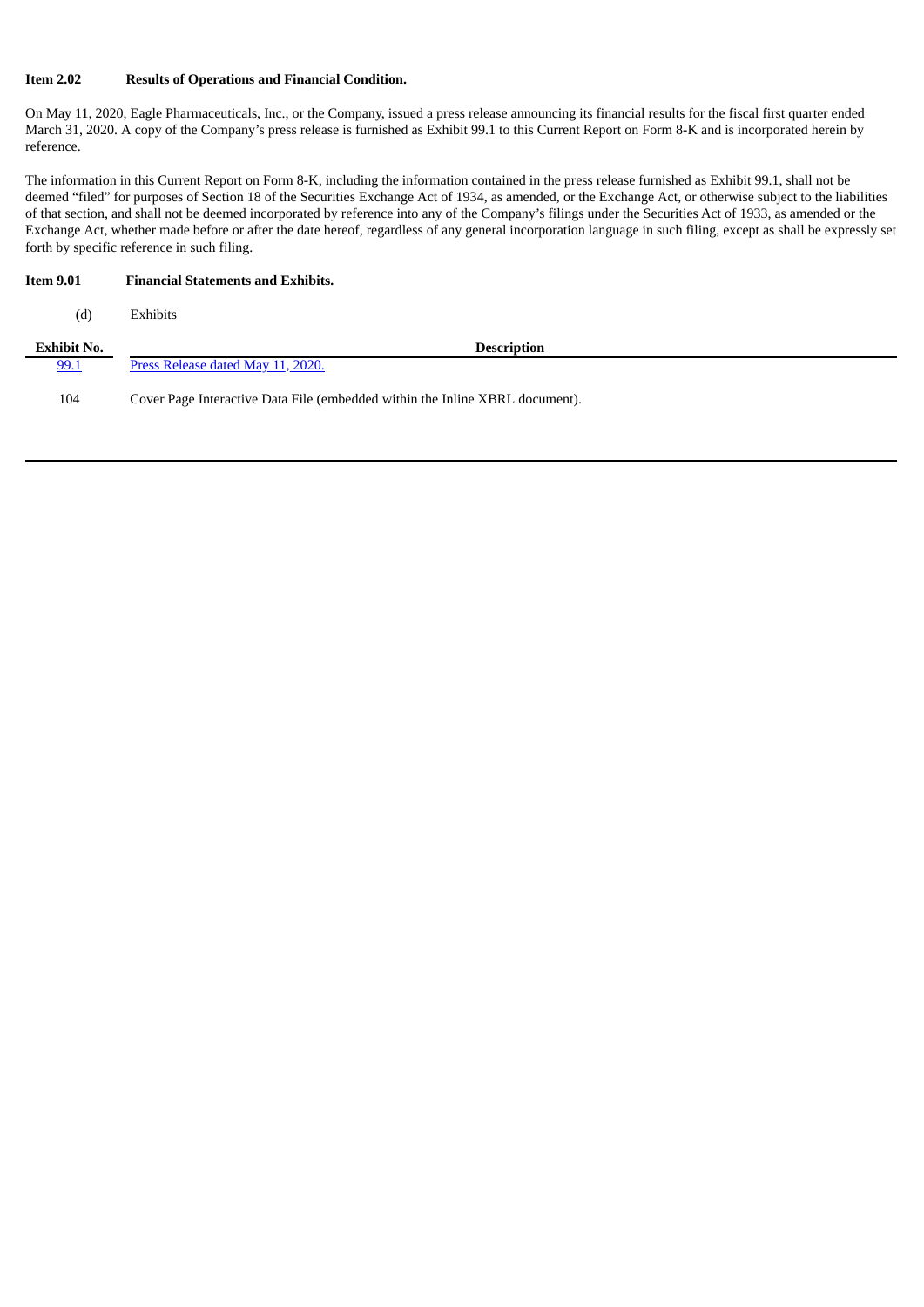# **SIGNATURES**

Pursuant to the requirements of the Securities Exchange Act of 1934, the Registrant has duly caused this report to be signed on its behalf by the undersigned hereunto duly authorized.

# Dated: May 11, 2020 **EAGLE PHARMACEUTICALS, INC.**

By: /s/ Scott Tarriff

Scott Tarriff Chief Executive Officer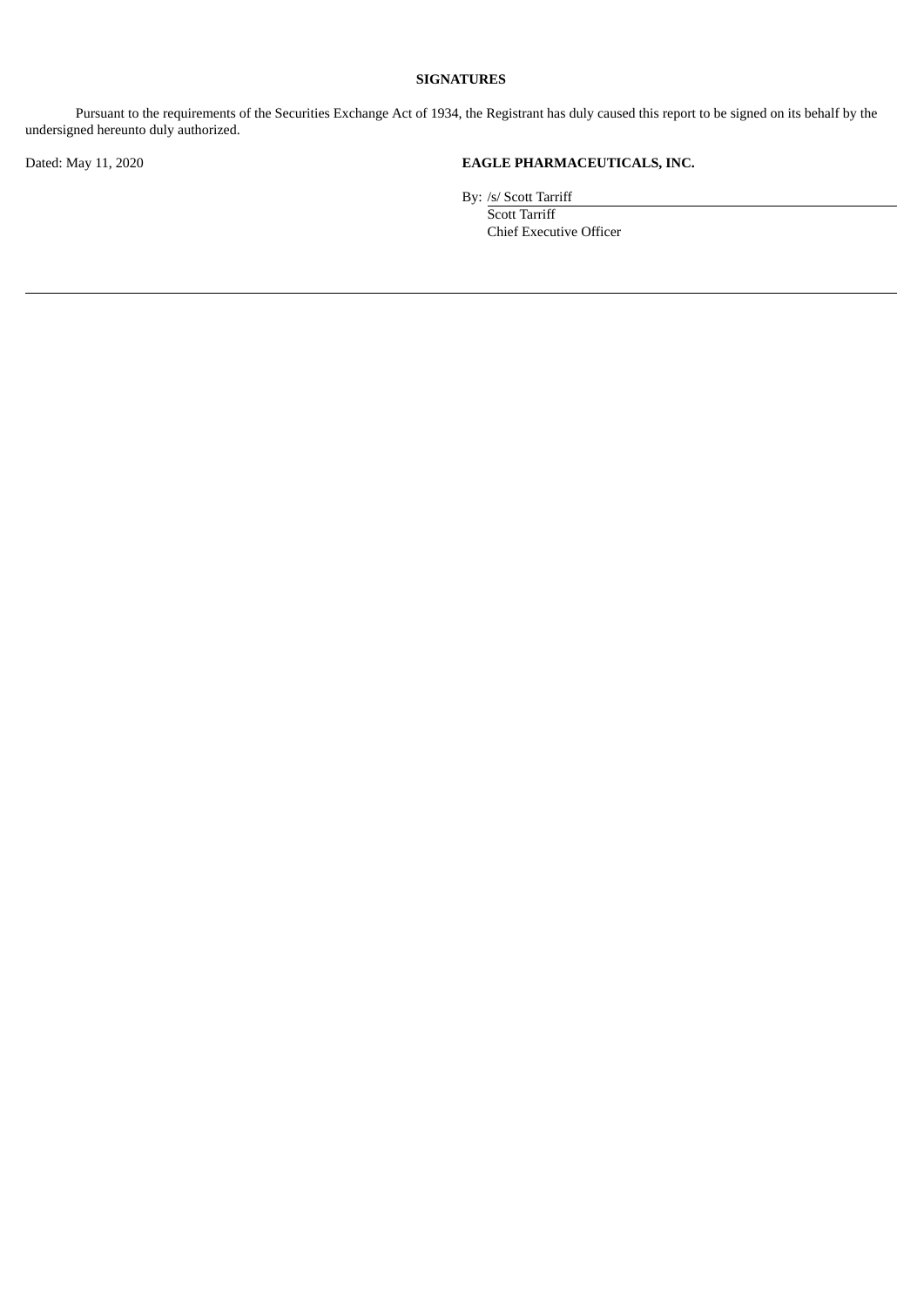<span id="page-3-0"></span>

#### **For Immediate Release**

# **Eagle Pharmaceuticals Reports First Quarter 2020 Results**

- -- Q1 2020 net loss was (\$0.21) per basic and diluted share and adjusted non-GAAP net income was \$0.86 per basic and \$0.84 per diluted share --
- -- Advanced novel fulvestrant product candidate, EA-114, which has the potential to enhance estrogen receptor ("ER") inhibition in advanced hormonereceptor ("HR")-positive breast cancer --
- -- Received favorable patent litigation decision for BENDEKA® (bendamustine hydrochloride injection); ANDA holders to be enjoined from launching prior to 2031 --
	- -- Preparing for multiple potential product launches in the next three years; 13 ongoing initiatives underway including six additional potential new indications for RYANODEX --

WOODCLIFF LAKE, NJ—May 11, 2020—Eagle Pharmaceuticals, Inc. (Nasdaq: EGRX) ("Eagle" or the "Company") today announced financial results for the three months ended March 31, 2020.

# **Business and Recent Highlights:**

- Despite the ongoing COVID-19 pandemic, the Company has not experienced any impact to its supply chain to date, and believes it has sufficient supply chain inventory to continue manufacturing and to provide product without interruption consistent with its current business plan;
- · Advanced pilot work on proprietary formulation of fulvestrant product candidate, EA-114, for HR-positive advanced breast cancer, met internal objectives, and requested additional meeting with U.S. Food and Drug Administration ("FDA") to discuss regulatory path forward;
- Submitted Investigational New Drug ("IND") application to FDA for a Phase 2 clinical trial in partnership with Hackensack University Medical Center to evaluate the efficacy of RYANODEX (dantrolene sodium) in patients infected with SARS-CoV-2, the virus causing the COVID-19 pandemic;
- Favorable patent litigation decision issued by the U.S. District Court for the District of Delaware for Eagle and Teva Pharmaceutical Industries Ltd. for BENDEKA upholding the asserted patent claims as valid and infringed by the defendants' proposed ANDA products. Defendants will be enjoined from launching their ANDA products before 2031;
- Received United States Court of Appeals for the D.C. Circuit affirmation of district court decision requiring FDA to recognize seven years of orphan drug exclusivity for BENDEKA. Accordingly, the Company does not believe other bendamustine products to treat the same indication, unless clinically superior to BENDEKA, will enter the market before 2022;
- July 8, 2020 Prescription Drug User Fee Act ("PDUFA") date for the Company's resubmitted New Drug Application ("NDA") for RYANODEX for the treatment of exertional heat stroke ("EHS"), in conjunction with body cooling;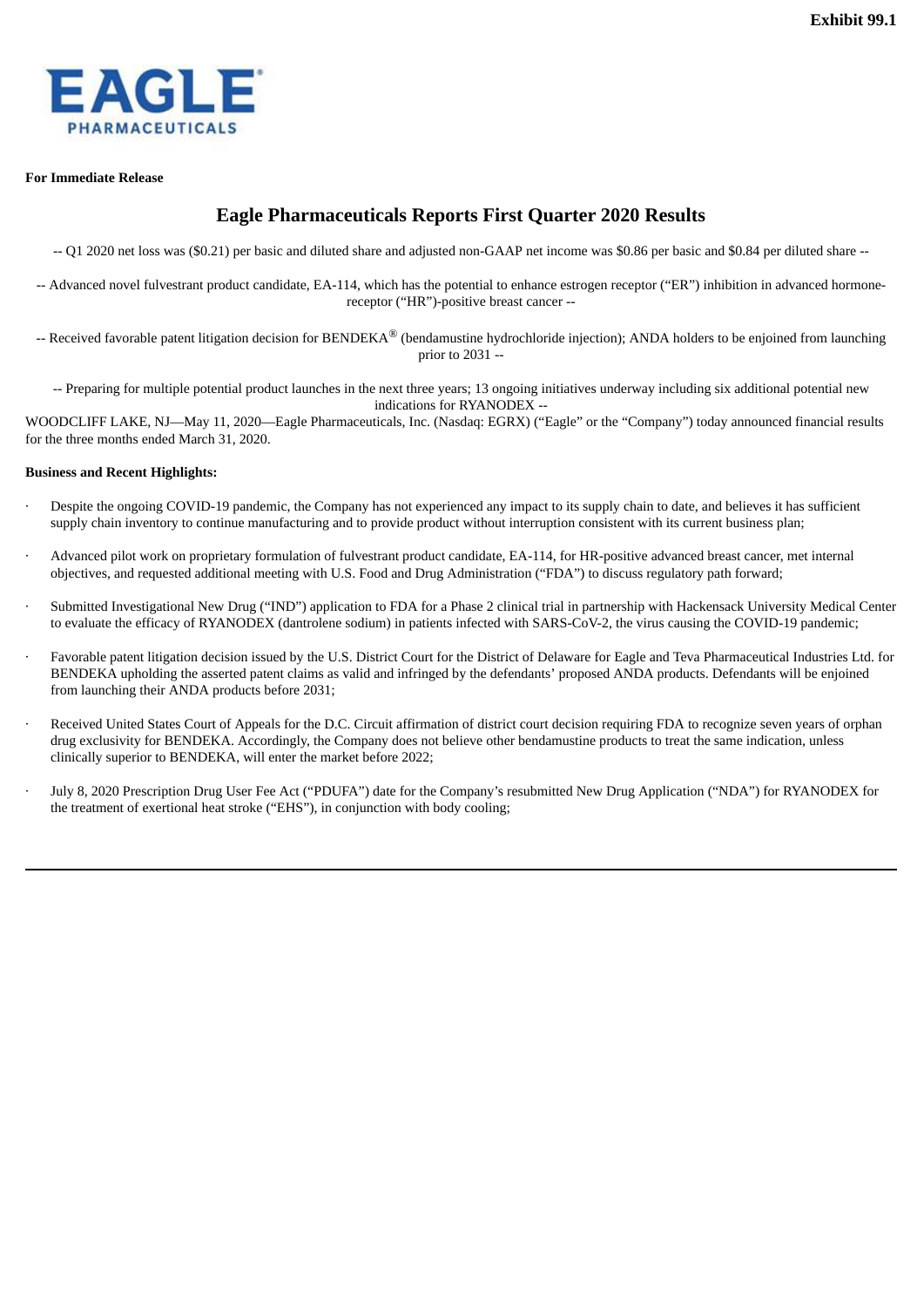#### **Page 2: Eagle Pharmaceuticals Reports First Quarter 2020 Results**

- Letter requesting summary judgment of non-infringement related to vasopressin filed with the United States District Court for the District of Delaware on April 17, after May trial date was postponed due to the COVID pandemic. Eagle is the first to file an ANDA referencing VASOSTRICT, 20 units/1mL;
- · SymBio, the Company's Japanese licensing partner, announced completion of patient enrollment in its clinical trial for TREAKISYM Rapid Infusion ("RI"), a liquid bendamustine injection with a ten-minute administration time, with expected regulatory approval in the second half of 2022. Eagle is entitled to a \$5 million milestone payment upon approval of either TREAKISYM Ready-to-Dilute, filed on October 7, 2019, or RI, as well as royalties and milestones that could total \$10 to \$25 million per year if SymBio first launches TREAKISYM RTD and then its RI product;
- Received final approval from FDA for PEMFEXY<sup>™</sup>, a branded alternative to ALIMTA<sup>®</sup>, following settlement of patent litigation with Eli Lilly and Company. This allows for initial market entry (equivalent to approximately a three-week supply of current ALIMTA utilization) on February 1, 2022, and a subsequent uncapped entry on April 1, 2022;
- · Announced collaboration and agreement on terms for an exclusive worldwide license with the University of Pennsylvania to develop dantrolene sodium for the potential treatment of people living with Alzheimer's disease;
- · Entered into strategic collaboration with Tyme Technologies Inc. ("Tyme") to advance SM-88, a modified tyrosine derivative, for the treatment of cancer patients. Eagle made an initial investment of \$20 million and will be responsible for 25% of the promotional sales efforts of SM-88 and will receive 15% royalty on net revenues of SM-88 in the United States. Tyme retains all commercial rights to SM-88 outside the U.S. and reserves the right to repurchase Eagle's U.S. co-promotion right for \$200 million; and
- · Entered into a research agreement with NorthShore University HealthSystem to study RYANODEX for the treatment of traumatic brain injury, including concussion, for which there are currently no drug treatments.

#### **Financial Highlights**

- · Total revenue for Q1 2020 was \$46.0 million, compared to \$49.8 million in Q1 2019, primarily reflecting lower product sales of BENDEKA, partially offset by higher product sales of RYANODEX and BELRAPZO $^{\circledR}$ .
- Net loss for O1 2020 was \$2.9 million, or (\$0.21) per basic and diluted share, compared to net income for O1 2019 of \$9.0 million, or \$0.64 per basic and \$0.62 per diluted share.
- · Adjusted non-GAAP net income for Q1 2020 was \$11.7 million, or \$0.86 per basic and \$0.84 per diluted share, compared to adjusted non-GAAP net income for Q1 2019 of \$14.6 million, or \$1.05 per basic and \$1.01 per diluted share.
- · Cash and cash equivalents were \$202.0 million, net accounts receivable was \$54.5 million, and debt was \$148.0 million as of March 31, 2020.
- · Approved a new share repurchase program, which replaced the Company's existing share repurchase program, providing for the repurchase of up to an aggregate of \$160.0 million of the Company's outstanding common stock.

"The momentum from late last year has continued into the first quarter of 2020, including advancing fulvestrant, receiving extended patent protection and orphan drug exclusivity affirmation for BENDEKA, and proceeding with other initiatives for RYANODEX. We believe that we are well positioned to realize the full potential of our robust portfolio of oncology and CNS/metabolic critical care products and pipeline candidates, given our strong cash flow and several potential near-term catalysts," stated Scott Tarriff, Chief Executive Officer of Eagle Pharmaceuticals.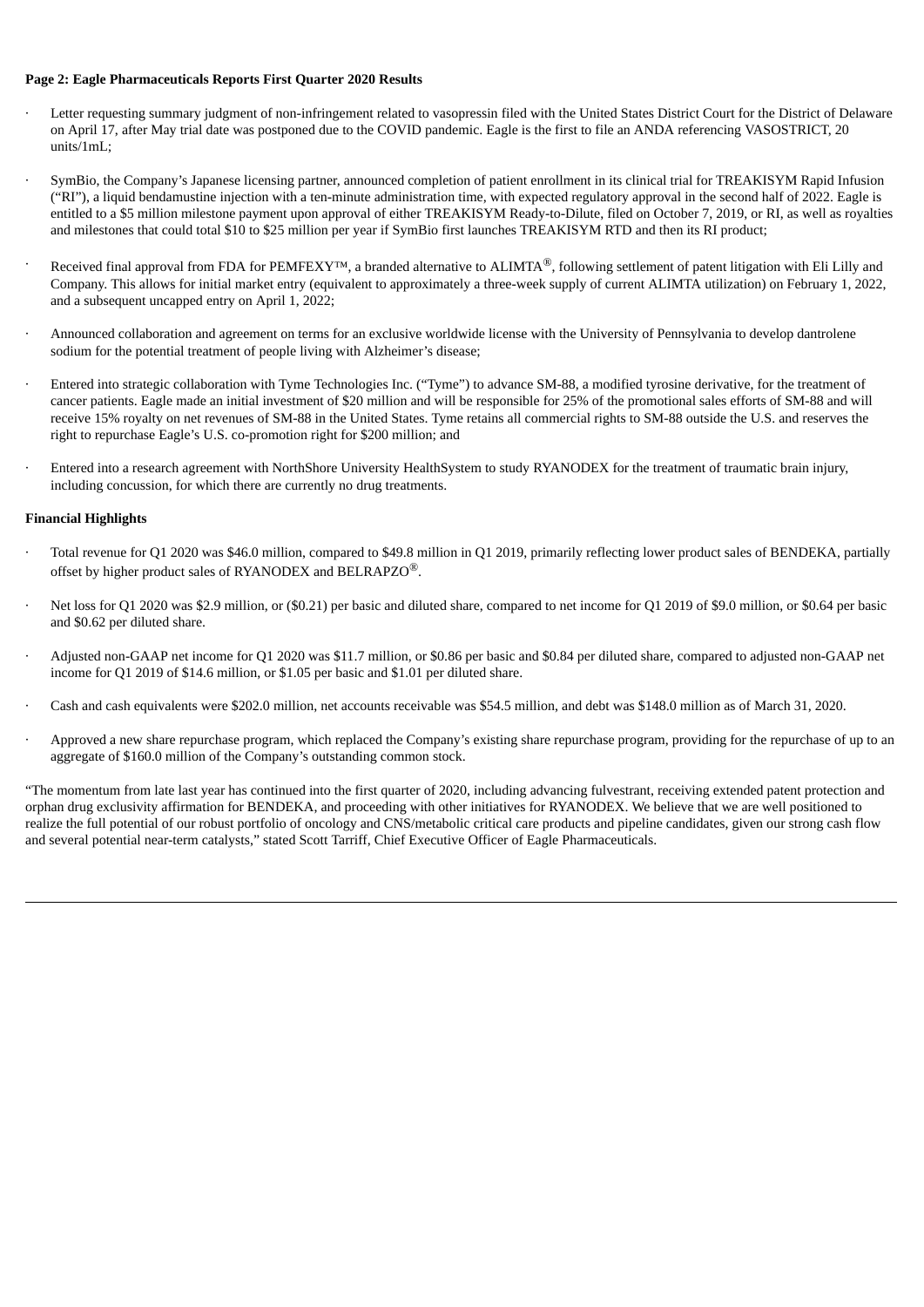#### **Page 3: Eagle Pharmaceuticals Reports First Quarter 2020 Results**

#### **First Quarter 2020 Financial Results**

Total revenue for Q1 2020 was \$46.0 million, as compared to \$49.8 million for Q1 2019.

Q1 2020 BELRAPZO product sales were \$4.6 million, compared to \$3.2 million in Q1 2019.

Q1 2020 RYANODEX product sales were \$11.4 million, compared to \$4.0 million in Q1 2019.

Royalty revenue was \$28.3 million in the first quarter of 2020, compared to \$26.3 million in the first quarter of 2019. BENDEKA royalties were \$28.0 million in the first quarter of 2020, compared to \$26.0 million in the first quarter of 2019. A summary of total revenue is outlined below:

|                           |  | Three Months Ended March 31, |    |             |  |
|---------------------------|--|------------------------------|----|-------------|--|
|                           |  | 2020<br>(unaudited)          |    | 2019        |  |
|                           |  |                              |    | (unaudited) |  |
| Revenue (in thousands):   |  |                              |    |             |  |
| Product sales             |  | 17,694                       | -S | 14,472      |  |
| Royalty revenue           |  | 28,326                       |    | 26,313      |  |
| License and other revenue |  | $\overline{\phantom{0}}$     |    | 9,000       |  |
| Total revenue             |  | 46,020                       |    | 49,785      |  |

Gross margin was 83% during the first quarter of 2020, as compared to 74% in the first quarter of 2019. The expansion in gross margin in the first quarter of 2020 was driven by an increase in RYANODEX product sales, lower BENDEKA product sales in the period to the Company's marketing partner, on which Eagle earns no profit, and the increase in BENDEKA royalty revenue.

R&D expense was \$9.4 million for the first quarter of 2020, compared to \$6.4 million in the first quarter of 2019. The year-over-year increase is largely attributable to spending related to its fulvestrant product candidate as well as payroll expenses. Excluding stock-based compensation and other non-cash and non-recurring items, R&D expense during the first quarter of 2020 was \$7.8 million.

SG&A expense in the first quarter of 2020 increased to \$24.8 million compared to \$18.1 million in the first quarter of 2019. External legal spend, external sales and marketing spend, and stock-based compensation expense, as well as a \$2.5 million expense related to the collaboration with Tyme, account for most of the year-over-year increase. Excluding stock-based compensation and other non-cash and non-recurring items, first quarter 2020 SG&A expense was \$15.5 million.

Net loss for the first quarter of 2020 was \$2.9 million, or (\$0.21) per basic and diluted share, compared to net income of \$9.0 million, or \$0.64 per basic and \$0.62 per diluted share, in the first quarter of 2019.

Adjusted non-GAAP net income for the first quarter of 2020 was \$11.7 million, or \$0.86 per basic and \$0.84 per diluted share, compared to adjusted non-GAAP net income of \$14.6 million or \$1.05 per basic and \$1.01 per diluted share in the first quarter of 2019. For a full reconciliation of adjusted non-GAAP net income to the most comparable GAAP financial measures, please see the tables at the end of this press release.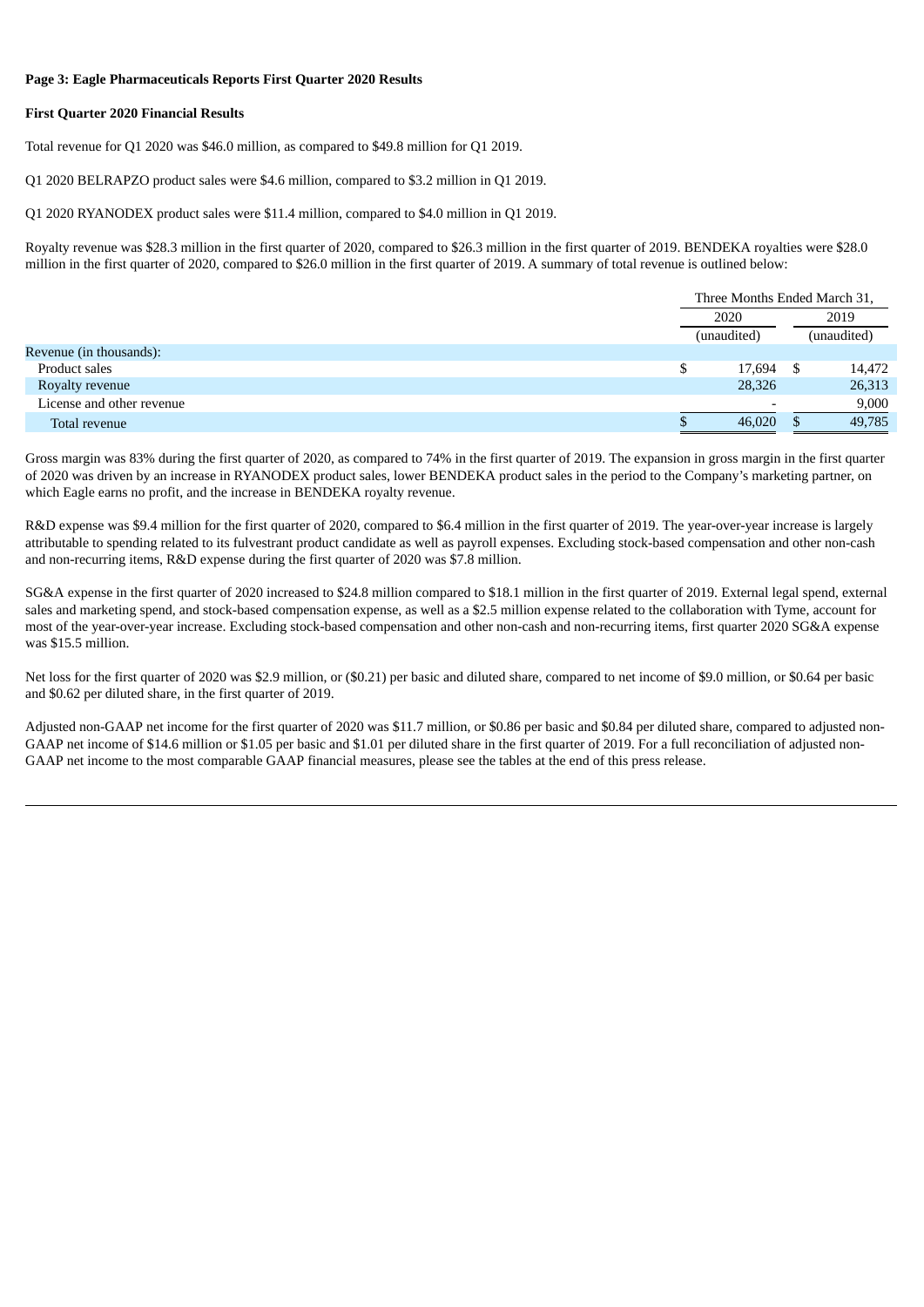#### **Page 4: Eagle Pharmaceuticals Reports First Quarter 2020 Results**

#### **2020 Expense Guidance**

- · R&D spend in 2020, on a non-GAAP basis, is expected to be \$46-\$50 million, as compared to \$31 million in 2019.
- · SG&A spend in 2020, on a non-GAAP basis, is expected to be \$61-\$64 million, as compared to \$56 million in 2019.

The guidance provided in this section represents forward-looking information, and actual results may vary. Please see the risks and assumptions referred to in the Forward-Looking Statements section of this press release.

#### **Liquidity**

As of March 31, 2020, the Company had \$202.0 million in cash and cash equivalents plus \$54.5 million in net accounts receivable, \$34.5 million of which was due from Teva. The Company had \$148 million in outstanding debt, including \$110.0 million drawn on its revolving credit facility. Therefore, at March 31, 2020, the Company had net cash plus receivables of \$108.5 million. Since March 31, the Company has re-paid the full \$110.0 million drawn under its revolving credit facility.

On March 17, 2020, the Company announced that Eagle's Board of Directors approved a new share repurchase program, which replaced the Company's existing share repurchase program providing for the repurchase of up to an aggregate of \$160.0 million of the Company's outstanding common stock. In the first quarter of 2020, the Company repurchased \$1.0 million of Eagle's common stock as part of the share repurchase program. From August 2016 through March 31, 2020, the Company repurchased \$172.9 million of its common stock.

#### **Conference Call**

As previously announced, Eagle management will host its first quarter 2020 conference call as follows:

| Date                      | Monday, May 11, 2020                                 |
|---------------------------|------------------------------------------------------|
| Time                      | 8:30 A.M. ET                                         |
| Toll free (U.S.)          | 877-876-9173                                         |
| International             | 785-424-1667                                         |
| Webcast (live and replay) | www.eagleus.com, under the "Investor + News" section |

Participants should dial in 15 minutes prior to the start of the call to ensure timely access.

A replay of the conference call will be available for one week after the call's completion by dialing 800-839-6803 (US) or 402-220-6056 (International) and entering conference call ID EGRXQ120. The webcast will be archived for 30 days at the aforementioned URL.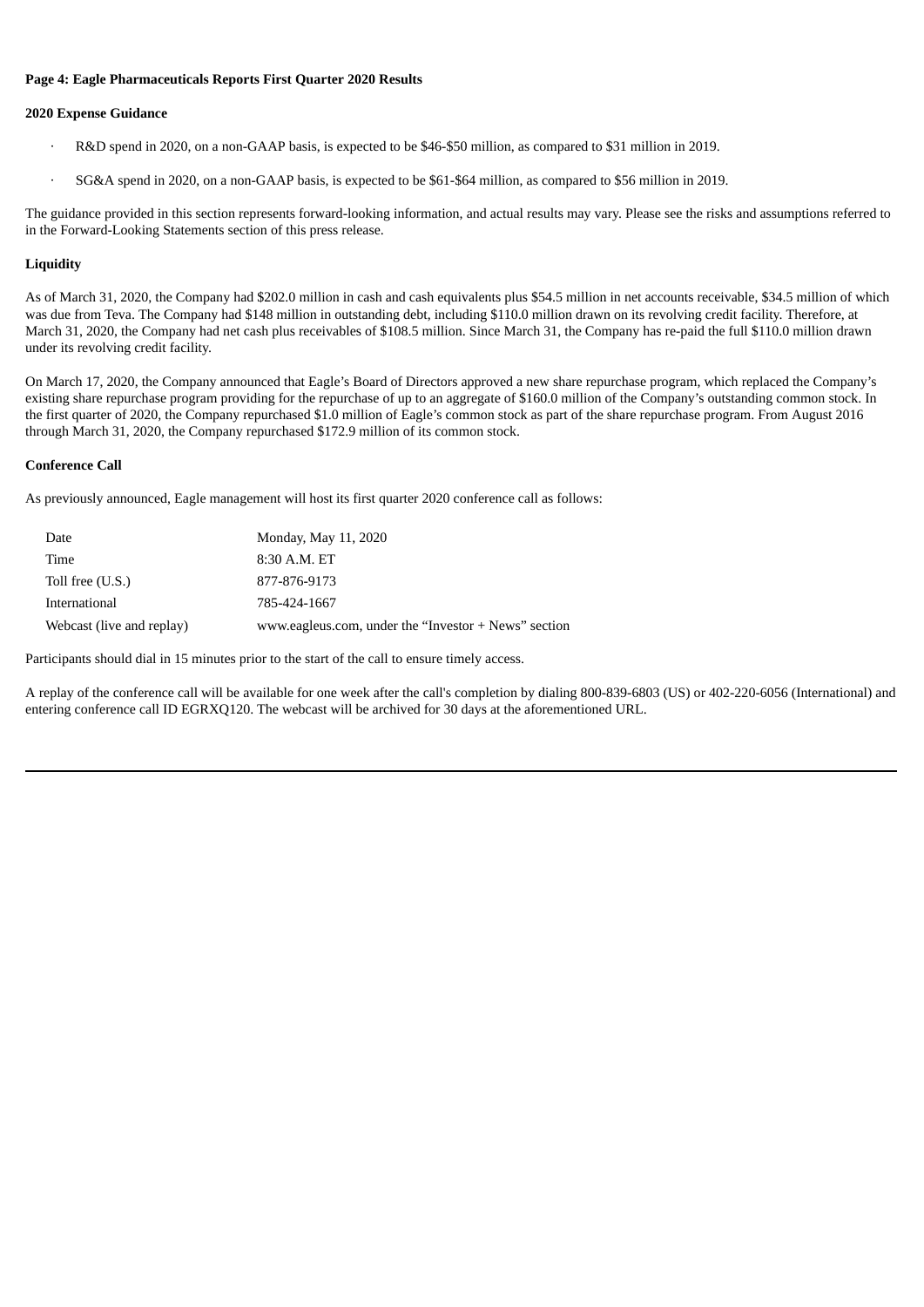#### **Page 5: Eagle Pharmaceuticals Reports First Quarter 2020 Results**

#### **About Eagle Pharmaceuticals, Inc.**

Eagle is a fully integrated pharmaceutical company with research and development, clinical, manufacturing and commercial expertise. Eagle is committed to developing innovative medicines that result in meaningful improvements in patients' lives. Eagle's commercialized products include RYANODEX $^{\circledR},$  $\rm BENDEKA^{\circledR}, \rm BELRAPZO^{\circledR},$  and its oncology and CNS/metabolic critical care pipeline includes product candidates with the potential to address underserved therapeutic areas across multiple disease states. Additional information is available on Eagle's website at www.eagleus.com.

#### **Forward-Looking Statements**

This press release contains forward-looking information within the meaning of the Private Securities Litigation Reform Act of 1995, as amended, and other securities laws. Forward-looking statements are statements that are not historical facts. Words and phrases such as "anticipated," "forward," "will," "would," "may," "remain," "potential," "prepare," "expected," "believe," "plan," "near future," "belief," "guidance," and similar expressions are intended to identify forward-looking statements. These statements include, but are not limited to, statements regarding future events such as: the Company's expectations regarding the anticipated and potential impact of the ongoing COVID-19 pandemic on the Company's business and operations, including sales, marketing, manufacturing and supply chain interruptions; the number and timing of potential product launches, development initiatives and new indications for RYANODEX; the Company's clinical development plan for its fulvestrant product candidate, EA-114, as well as the development efforts for the other product candidates in its portfolio; the potential benefits and efficacy of RYANODEX, including the potential for RYANODEX to be a possible therapeutic option for patients with SARS-CoV-2 infection and expansion into other potential indications; preclinical data of RYANODEX for the treatment of patients with SARS-CoV-2 infection and the progress and development of RYANODEX in a Phase 2 clinical trial evaluating RYANODEX as a treatment for patients with SARS-CoV-2 infection; the potential for other products treating the same indication as BENDEKA entering the market before 2022; the potential of dantrolene sodium as a treatment for Alzheimer's disease; the timing of the Company's PEMFEXY launch, if ever; the success of the Company's collaborations with its strategic partners; the Company's timing and ability to repurchase additional shares of the Company's common stock, if any, under its share repurchase program; the Company's expense guidance for fiscal year 2020; the Company's ability to deliver value in 2020 and over the long term; and the Company's plans and ability to advance the products in its pipeline. All of such statements are subject to certain risks and uncertainties, many of which are difficult to predict and generally beyond the Company's control, that could cause actual results to differ materially from those expressed in, or implied or projected by, the forward-looking information and statements. Such risks and uncertainties include, but are not limited to: the impacts of the COVID-19 pandemic, including disruption or impact in the sales of the Company's marketed products, interruptions or other adverse effects to clinical trials, delays in regulatory review, manufacturing and supply chain interruptions, adverse effects on healthcare systems, disruption in the operations of the Company's third party partners and disruption of the global economy, and the overall impact of the COVID-19 pandemic on the Company's business, financial condition and results of operations; risks that the Company's business, financial condition and results of operations will be impacted by the spread of COVID-19 in the geographies where the Company's third-party partners operate; whether the Company will incur unforeseen expenses or liabilities or other market factors; risks that results from in vitro laboratory tests of RYANODEX are not necessarily predictive of future clinical trial and in vivo results; whether the Company will successfully implement its development plan for its fulvestrant product candidate, EA-114, or other product candidates; delay in or failure to obtain regulatory approval of the Company's product candidates; whether the Company can successfully market and commercialize its product candidates, including RYANODEX, BENDEKA and BELRAPZO; the success of the Company's relationships with its partners, including Hackensack University Medical Center, the University of Pennsylvania, Teva, Tyme and NorthShore University HealthSystem and the parties' ability to work effectively together; the availability and pricing of third party sourced products and materials; the outcome of litigation involving any of our products or that may have an impact on any of our products; successful compliance with the FDA and other governmental regulations applicable to product approvals, manufacturing facilities, products and/or businesses; general economic conditions, including the potential adverse effects of public health issues, including the COVID-19 pandemic, on economic activity and the performance of the financial markets generally; the strength and enforceability of the Company's intellectual property rights or the rights of third parties; competition from other pharmaceutical and biotechnology companies and the potential for competition from generic entrants into the market; the risks inherent in the early stages of drug development and in conducting clinical trials; and those risks and uncertainties identified in the "Risk Factors" section of the Company's Annual Report on Form 10-K for the year ended December 31, 2019 filed with the Securities and Exchange Commission on March 2, 2020 and its other subsequent filings with the Securities and Exchange Commission. Readers are cautioned not to place undue reliance on these forward-looking statements that speak only as of the date hereof, and the Company does not undertake any obligation to revise and disseminate forward-looking statements to reflect events or circumstances after the date hereof, or to reflect the occurrence of or non-occurrence of any events.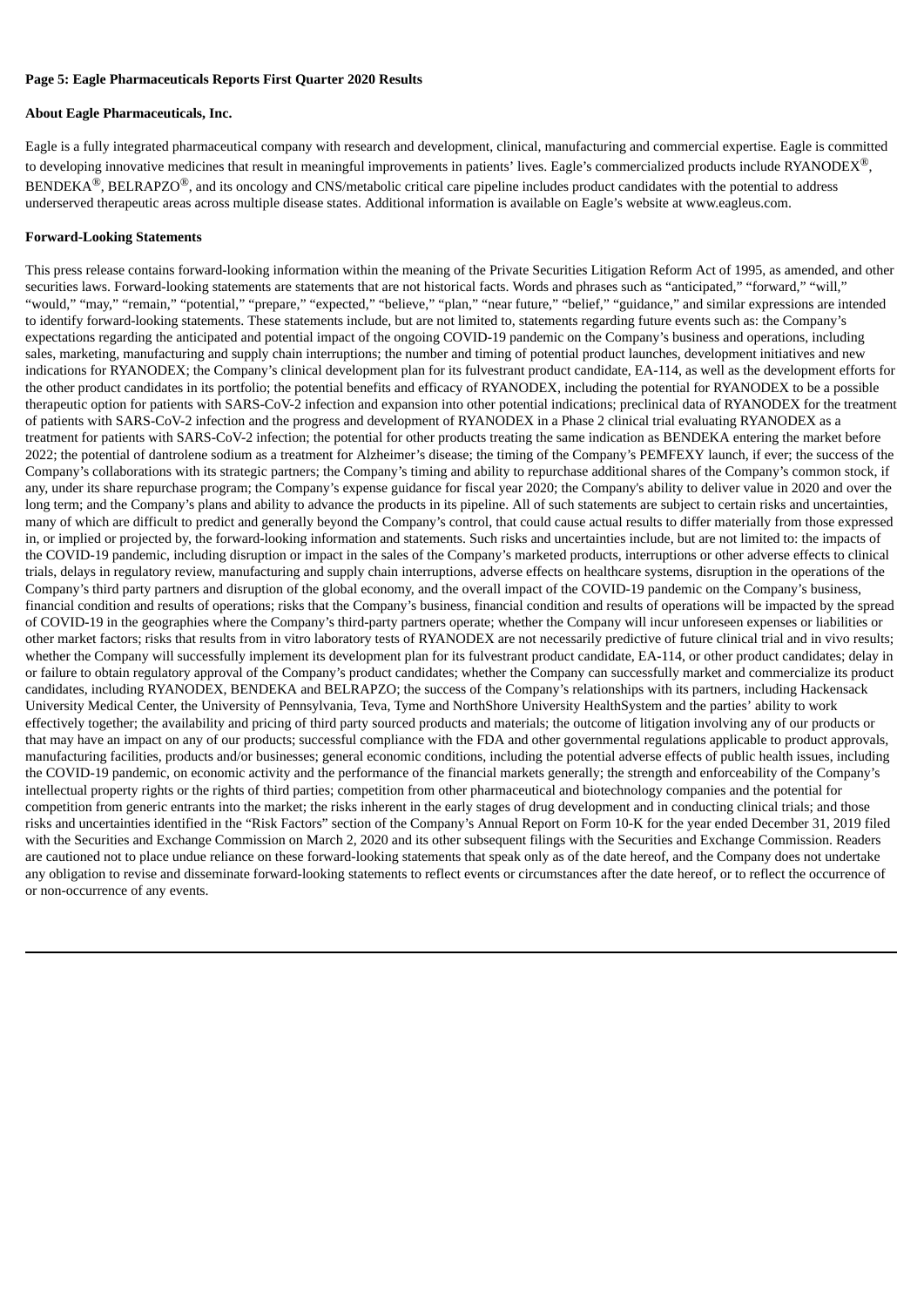#### **Page 6: Eagle Pharmaceuticals Reports First Quarter 2020 Results**

#### **Non-GAAP Financial Performance Measures**

In addition to financial information prepared in accordance with U.S. GAAP, this press release also contains adjusted non-GAAP net income and adjusted non-GAAP earnings per share attributable to Eagle. The Company believes these measures provide investors and management with supplemental information relating to operating performance and trends that facilitate comparisons between periods and with respect to projected information.

Adjusted non-GAAP net income excludes stock-based compensation expense, depreciation expense, amortization expense, severance, non-cash interest expense, expense related to collaboration with Tyme, fair value adjustments on equity investment, and the tax effect of these adjustments. The Company believes these non-GAAP financial measures help indicate underlying trends in the Company's business and are important in comparing current results with prior period results and understanding projected operating performance. Non-GAAP financial measures provide the Company and its investors with an indication of the Company's baseline performance before items that are considered by the Company not to be reflective of the Company's ongoing results. See the attached Reconciliation of GAAP to Adjusted Non-GAAP Net Income and Adjusted Non-GAAP Earnings per Share and Reconciliation of GAAP to Adjusted Non-GAAP EBITDA for details of the amounts excluded and included to arrive at adjusted non-GAAP net income, adjusted non-GAAP *earnings per share amounts, and adjusted non-GAAP EBITDA amounts, respectively.*

These adjusted measures are non-GAAP and should be considered in addition to, but not as a substitute for, the information prepared in accordance with U.S. GAAP. The Company strongly encourages investors to review its consolidated financial statements and publicly-filed reports in their entirety and cautions investors that the non-GAAP measures used by the Company may differ from similar measures used by other companies, even when similar terms *are used to identify such measures.*

# **Investor Relations for Eagle Pharmaceuticals, Inc.:**

Lisa M. Wilson In-Site Communications, Inc. T: 212-452-2793 E: lwilson@insitecony.com

# **Public Relations for Eagle Pharmaceuticals, Inc.:** Rose Ramseth WE Communications T: 212-551-4841 M: 206-898-7551 E: rramseth@we-worldwide.com

*-- Financial tables follow –*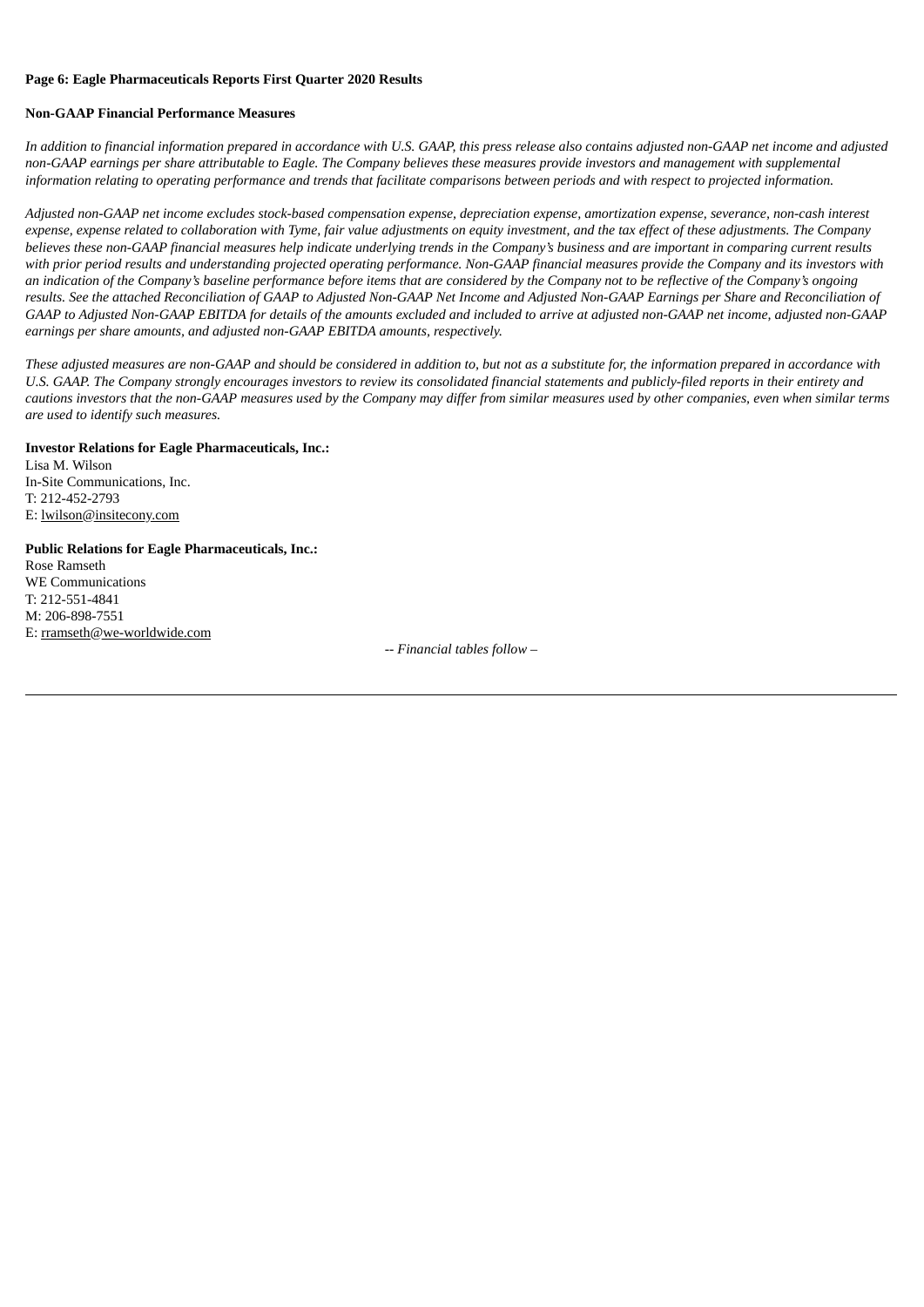# **EAGLE PHARMACEUTICALS, INC. CONDENSED CONSOLIDATED BALANCE SHEETS (In thousands, except share amounts)**

|                                                                                                              | <b>March 31, 2020</b> |             |                | <b>December 31, 2019</b> |  |
|--------------------------------------------------------------------------------------------------------------|-----------------------|-------------|----------------|--------------------------|--|
|                                                                                                              |                       | (unaudited) |                |                          |  |
| <b>ASSETS</b>                                                                                                |                       |             |                |                          |  |
| <b>Current assets:</b>                                                                                       |                       |             |                |                          |  |
| Cash and cash equivalents                                                                                    | \$                    | 202,016     | $\mathfrak{S}$ | 109,775                  |  |
| Accounts receivable, net                                                                                     |                       | 54,491      |                | 48,004                   |  |
| <b>Inventories</b>                                                                                           |                       | 8,434       |                | 6,566                    |  |
| Prepaid expenses and other current assets                                                                    |                       | 10,631      |                | 15,104                   |  |
| Total current assets                                                                                         |                       | 275,572     |                | 179,449                  |  |
| Property and equipment, net                                                                                  |                       | 2,423       |                | 2,202                    |  |
| Intangible assets, net                                                                                       |                       | 14,917      |                | 15,583                   |  |
| Goodwill                                                                                                     |                       | 39,743      |                | 39,743                   |  |
| Deferred tax asset, net                                                                                      |                       | 13,759      |                | 13,669                   |  |
| Other assets                                                                                                 |                       | 15,530      |                | 3,908                    |  |
| <b>Total assets</b>                                                                                          | \$                    | 361,944     | \$             | 254,554                  |  |
| LIABILITIES AND STOCKHOLDERS' EQUITY                                                                         |                       |             |                |                          |  |
| <b>Current liabilities:</b>                                                                                  |                       |             |                |                          |  |
| Accounts payable                                                                                             | \$                    | 9,756       | \$             | 5,462                    |  |
| Accrued expenses and other liabilities                                                                       |                       | 20,123      |                | 28,361                   |  |
| Current portion of long-term debt                                                                            |                       | 116,000     |                | 5,000                    |  |
| Total current liabilities                                                                                    |                       | 145,879     |                | 38,823                   |  |
| Other long-term liabilities                                                                                  |                       | 3,454       |                | 3,000                    |  |
| Long-term debt, less current portion                                                                         |                       | 30,781      |                | 33,557                   |  |
| <b>Total liabilities</b>                                                                                     |                       | 180,114     |                | 75,380                   |  |
| <b>Commitments and Contingencies</b>                                                                         |                       |             |                |                          |  |
| <b>Stockholders' equity:</b>                                                                                 |                       |             |                |                          |  |
| Preferred stock, 1,500,000 shares authorized and no shares issued or outstanding as of March 31, 2020 and    |                       |             |                |                          |  |
| December 31, 2019                                                                                            |                       |             |                |                          |  |
| Common stock, \$0.001 par value; 50,000,000 shares authorized; 16,597,814 and 16,537,846 shares issued as of |                       |             |                |                          |  |
| March 31, 2020 and December 31, 2019, respectively                                                           |                       | 17          |                | 17                       |  |
| Additional paid in capital                                                                                   |                       | 285,044     |                | 278,518                  |  |
| Retained earnings                                                                                            |                       | 69,629      |                | 72,500                   |  |
| Treasury stock, at cost, 2,933,320 and 2,907,687 shares as of March 31, 2020 and December 31, 2019,          |                       |             |                |                          |  |
| respectively                                                                                                 |                       | (172,860)   |                | (171, 861)               |  |
| Total stockholders' equity                                                                                   |                       | 181,830     |                | 179,174                  |  |
| Total liabilities and stockholders' equity                                                                   | \$                    | 361,944     | \$             | 254,554                  |  |
|                                                                                                              |                       |             |                |                          |  |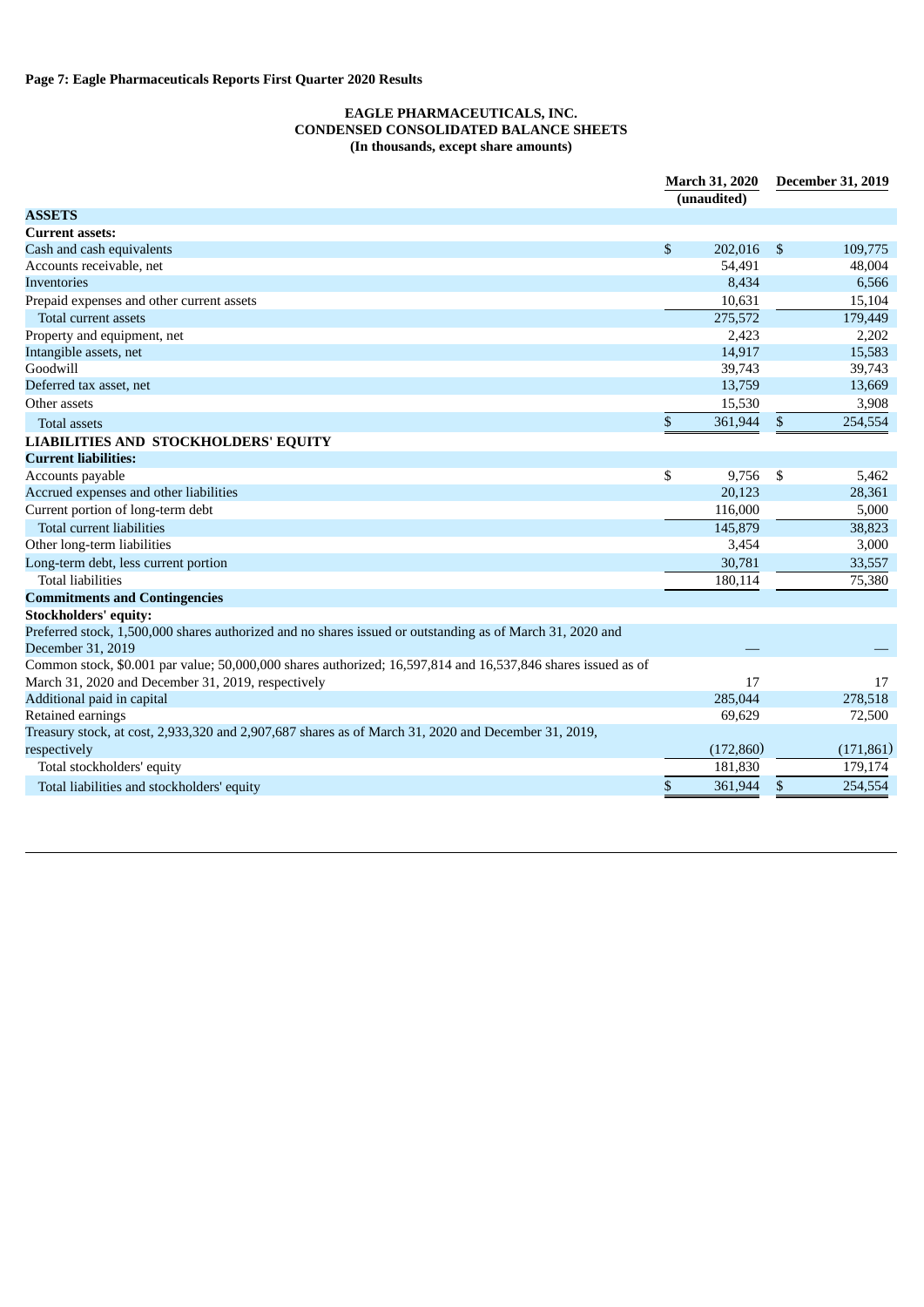# **EAGLE PHARMACEUTICALS, INC. CONDENSED CONSOLIDATED STATEMENTS OF OPERATIONS (In thousands, except share and per share amounts) (unaudited)**

|                                                                | Three Months Ended March 31, |              |            |
|----------------------------------------------------------------|------------------------------|--------------|------------|
|                                                                | 2020                         |              | 2019       |
| <b>Revenue:</b>                                                |                              |              |            |
| Product sales                                                  | \$<br>17,694                 | -S           | 14,472     |
| Royalty revenue                                                | 28,326                       |              | 26,313     |
| License and other revenue                                      |                              |              | 9,000      |
| Total revenue                                                  | 46,020                       |              | 49,785     |
| <b>Operating expenses:</b>                                     |                              |              |            |
| Cost of product sales                                          | 4,765                        |              | 9,554      |
| Cost of royalty revenue                                        | 3,038                        |              | 3,546      |
| Research and development                                       | 9,427                        |              | 6,375      |
| Selling, general and administrative                            | 24,755                       |              | 18,141     |
| Total operating expenses                                       | 41,985                       |              | 37,616     |
| Income from operations                                         | 4,035                        |              | 12,169     |
| Interest income                                                | 346                          |              | 494        |
| Interest expense                                               | (889)                        |              | (686)      |
| Other expense                                                  | (6,500)                      |              |            |
| Total other expense, net                                       | (7,043)                      |              | (192)      |
| (Loss) Income before income tax benefit (provision)            | (3,008)                      |              | 11,977     |
| Income tax benefit (provision)                                 | 137                          |              | (3,004)    |
| <b>Net (Loss) Income</b>                                       | \$<br>(2,871)                | $\mathbb{S}$ | 8,973      |
| (Loss) Earnings per share attributable to common stockholders: |                              |              |            |
| <b>Basic</b>                                                   | \$<br>(0.21)                 | -\$          | 0.64       |
| Diluted                                                        | \$<br>$(0.21)$ \$            |              | 0.62       |
| Weighted average number of common shares outstanding:          |                              |              |            |
| <b>Basic</b>                                                   | 13,667,606                   |              | 13,925,227 |
| <b>Diluted</b>                                                 | 13,667,606                   |              | 14,418,211 |
|                                                                |                              |              |            |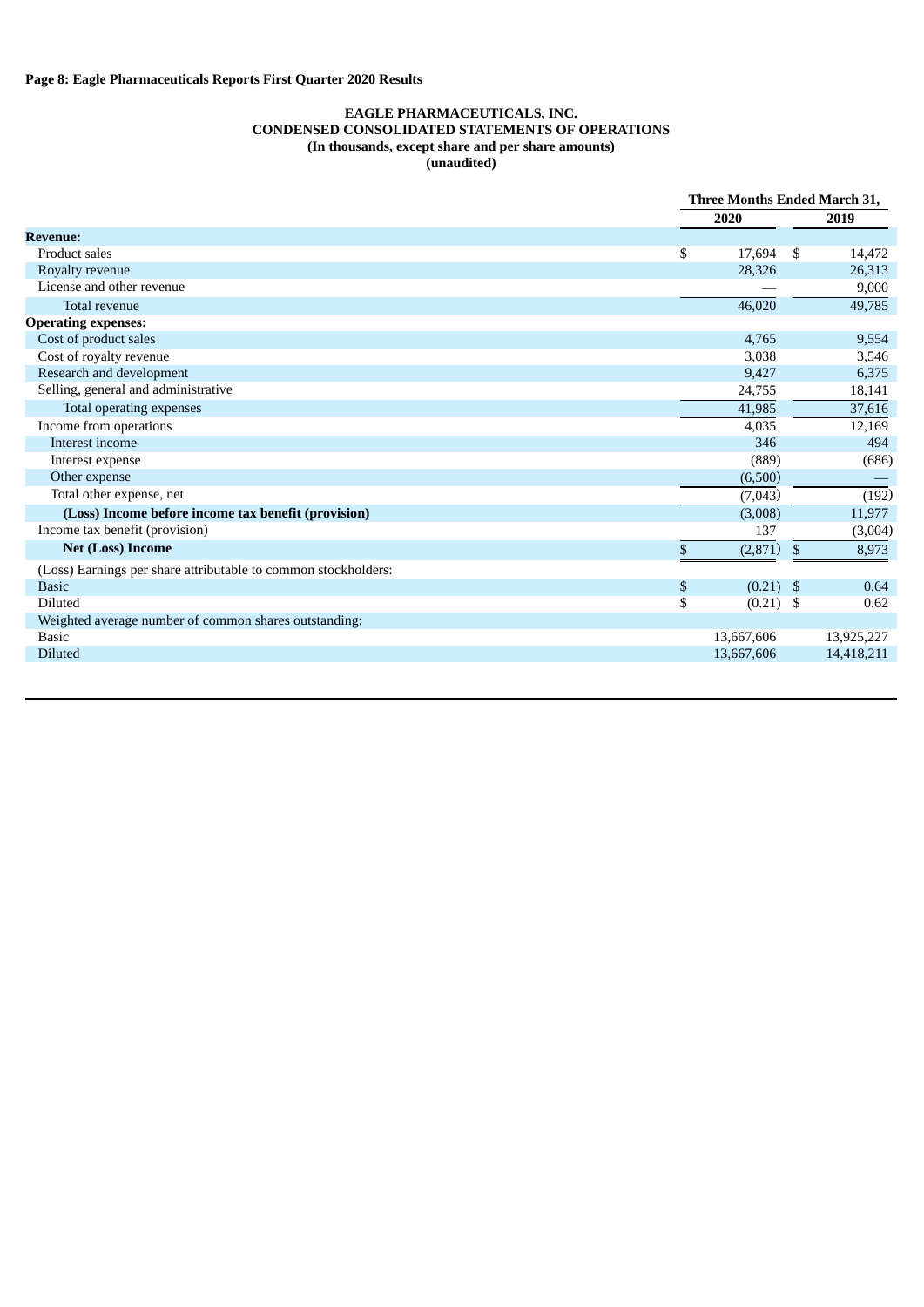# **EAGLE PHARMACEUTICALS, INC. CONDENSED CONSOLIDATED STATEMENTS OF CASH FLOWS (In thousands) (unaudited)**

|                                                                                          | Three Months Ended March 31, |           |                |         |
|------------------------------------------------------------------------------------------|------------------------------|-----------|----------------|---------|
|                                                                                          |                              | 2020      |                | 2019    |
| <b>Cash flows from operating activities:</b>                                             |                              |           |                |         |
| Net (loss) income                                                                        | \$                           | (2,871)   | - \$           | 8,973   |
| Adjustments to reconcile net (loss) income to net cash provided by operating activities: |                              |           |                |         |
| Deferred income taxes                                                                    |                              | (90)      |                | (287)   |
| Depreciation expense                                                                     |                              | 472       |                | 503     |
| Amortization expense                                                                     |                              | 666       |                | 630     |
| Fair value adjustments on equity investment                                              |                              | 6,500     |                |         |
| Stock-based compensation expense                                                         |                              | 7,472     |                | 5,782   |
| Amortization of debt issuance costs                                                      |                              | 65        |                | 94      |
| Changes in operating assets and liabilities which provided (used) cash:                  |                              |           |                |         |
| Accounts receivable                                                                      |                              | (6, 487)  |                | 2,556   |
| <b>Inventories</b>                                                                       |                              | (1,868)   |                | (1,961) |
| Prepaid expenses and other current assets                                                |                              | 4,473     |                | 4,368   |
| Accounts payable                                                                         |                              | 4,294     |                | 6,869   |
| Accrued expenses and other liabilities                                                   |                              | (8,238)   |                | (1,083) |
| Other assets and other long-term liabilities, net                                        |                              | (1,230)   |                | (263)   |
| Net cash provided by operating activities                                                |                              | 3,158     |                | 26,181  |
| <b>Cash flows from investing activities:</b>                                             |                              |           |                |         |
| Purchase of equity investment security                                                   |                              | (17,500)  |                |         |
| Purchase of property and equipment                                                       |                              | (472)     |                | (177)   |
| Net cash used in investing activities                                                    |                              | (17, 972) |                | (177)   |
| <b>Cash flows from financing activities:</b>                                             |                              |           |                |         |
| Proceeds from common stock option exercises                                              |                              | 330       |                | 42      |
| Employee withholding taxes related to stock-based awards                                 |                              | (1,276)   |                | (198)   |
| Proceeds from existing revolving credit facility                                         |                              | 110,000   |                |         |
| Payment of debt                                                                          |                              | (1,000)   |                | (2,500) |
| Repurchases of common stock                                                              |                              | (999)     |                |         |
| Net cash provided by (used in) financing activities                                      |                              | 107,055   |                | (2,656) |
| Net increase in cash and cash equivalents                                                |                              | 92,241    |                | 23,348  |
| Cash and cash equivalents at beginning of period                                         |                              | 109,775   |                | 78,791  |
| Cash and cash equivalents at end of period                                               | $\$$                         | 202,016   | $\mathfrak{s}$ | 102,139 |
|                                                                                          |                              |           |                |         |
| Supplemental disclosures of cash flow information:                                       |                              |           |                |         |
| Cash paid during the period for:                                                         |                              |           |                |         |
| Income taxes, net                                                                        | \$                           | 24        | \$             | (6,490) |
| Interest                                                                                 |                              | 576       |                | 625     |
| Right-of-use asset obtained in exchange for lease obligation - lease amendment           |                              | 842       |                | 2,871   |
|                                                                                          |                              |           |                |         |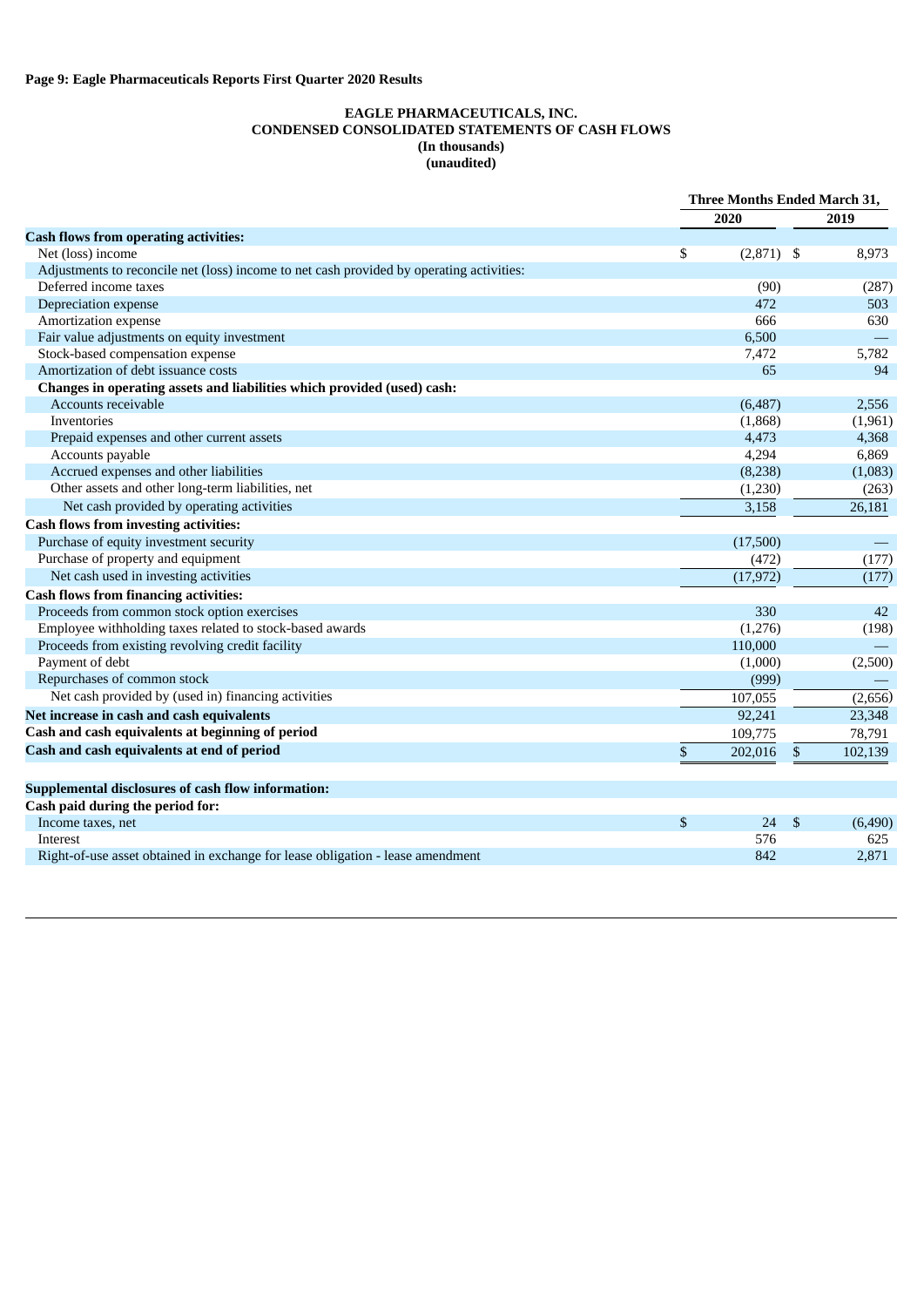### **EAGLE PHARMACEUTICALS, INC. RECONCILIATION OF GAAP TO ADJUSTED NON-GAAP NET INCOME AND ADJUSTED NON-GAAP EARNINGS PER SHARE (In thousands, except share and per share amounts) (unaudited)**

|                                               |                | Three Months Ended March 31, |            |  |
|-----------------------------------------------|----------------|------------------------------|------------|--|
|                                               | 2020           |                              | 2019       |  |
| Net (loss) income - GAAP                      | $\mathbb{S}$   | $(2,871)$ \$                 | 8,973      |  |
|                                               |                |                              |            |  |
| Adjustments:                                  |                |                              |            |  |
| Cost of product revenues:                     |                |                              |            |  |
| Amortization expense                          |                | 261                          | 225        |  |
| Research and development:                     |                |                              |            |  |
| Stock-based compensation expense              |                | 1,550                        | 1,143      |  |
| Depreciation expense                          |                | 177                          | 69         |  |
| Selling, general and administrative:          |                |                              |            |  |
| Stock-based compensation expense              |                | 5,922                        | 4,639      |  |
| Expense related to collaboration with Tyme    |                | 2,500                        |            |  |
| Amortization expense                          |                | 405                          | 405        |  |
| Depreciation expense                          |                | 74                           | 172        |  |
| Severance                                     |                | 245                          |            |  |
|                                               |                |                              |            |  |
| Other:                                        |                |                              |            |  |
| Non-cash interest expense                     |                | 118                          | 94         |  |
| Fair value adjustments on equity investment   |                | 6,500                        |            |  |
| Tax effect of the non-GAAP adjustments        |                | (3, 179)                     | (1,091)    |  |
|                                               |                |                              |            |  |
| <b>Adjusted non-GAAP net income</b>           | \$             | 11,702<br>\$                 | 14,629     |  |
|                                               |                |                              |            |  |
| Adjusted non-GAAP earnings per share:         |                |                              |            |  |
| <b>Basic</b>                                  | \$             | 0.86<br>S.                   | 1.05       |  |
| <b>Diluted</b>                                | $\mathfrak{S}$ | 0.84<br><sup>S</sup>         | 1.01       |  |
| Weighted number of common shares outstanding: |                |                              |            |  |
| <b>Basic</b>                                  | 13,667,606     |                              | 13,925,227 |  |
| <b>Diluted</b>                                | 14,000,932     |                              | 14,418,211 |  |
|                                               |                |                              |            |  |